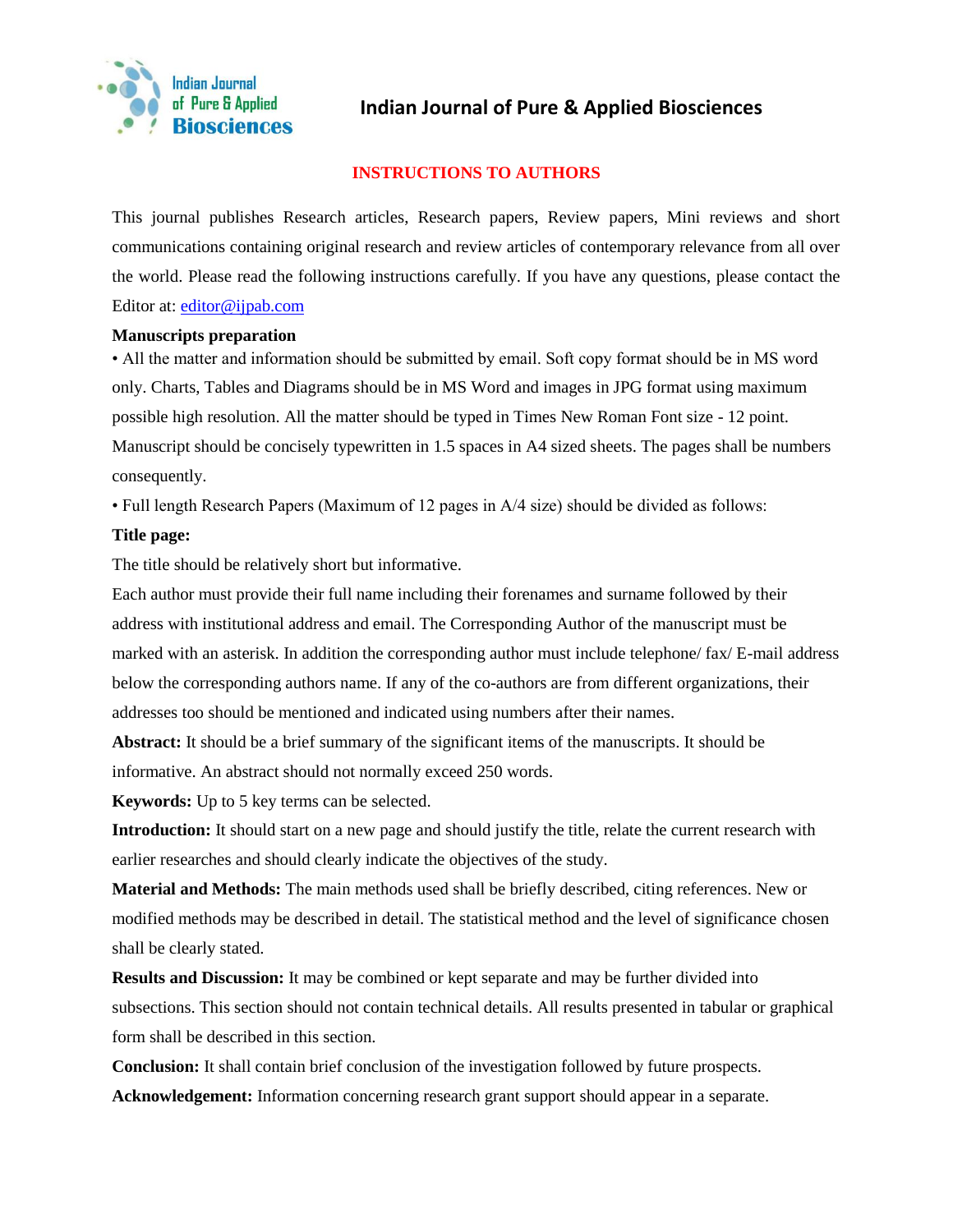**Tables and figures:** All Tables and figures must have a title and a legend to make them self- explanatory and they should be given numbers.

**References:** The reference list should include the full title, as recommended by the APA style guide.

References typed in the following order:

- Article title not italicised, journal title and  $\bullet$ volume number are
- . All words in journal title should be capitalised

Author surname, initial (s). (Year). Article title. Journal Title, Volume Number (issue or part number, optional), page numbers. DOI or Retrieved from URL

Only included if the article is online Note: DOI is preferred

Surname and initial (s). (Year). followed by title of the article, *Volume Number* (issue), page numbers. For example:

**An article:** Ouattara, L., Ouoba, P., Robichaud, P.P., & Surette, M.E. (2016). Oilseeds Potential of *Zanthoxylum zanthoxyloides* (Lam.) Zepernick and Timler, *Ind. J. Pure App. Biosci. 4*(5), 23-28.

**Books:** Baxter, C. (1997). *Race equality in health care and education.* Philadelphia: Ballière Tindall.

**An eBook:** Millbower, L. (2003). *Show biz training: Fun and effective business training techniques from the worlds of stage, screen, and song*. Retrieved from http://www.amacombooks.org/

#### **APA Referencing Basics: In-Text Citation**

These citations include the surname of the author and date of publication only. Using an example author James Mitchell, this takes the form:

Mitchell (2017) states… Or …(Mitchell, 2017).

#### **Two Authors:**

The surname of both authors is stated with either 'and' or an ampersand between. For example:

Mitchell and Smith (2017) state… Or …(Mitchell & Smith, 2017).

#### **Three, Four or Five Authors:**

For the first cite, all names should be listed:

Mitchell, Smith, and Thomson (2017) state… Or …(Mitchell, Smith, & Thomson, 2017).

Further cites can be shorted to the first author's name followed by et al:

Mitchell et al. (2017) state... Or ... (Mitchell et al., 2017).